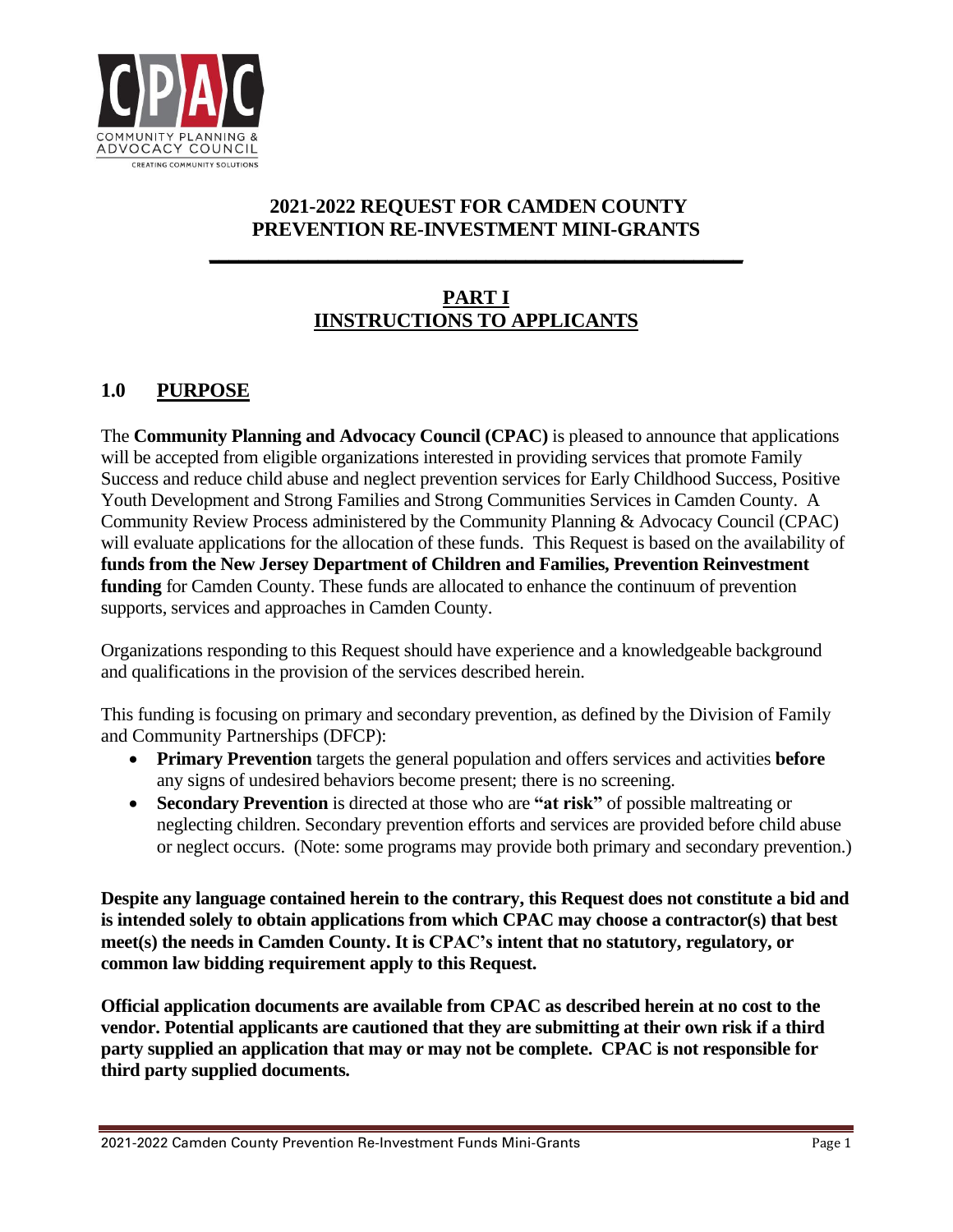# **2.0 BACKGROUND INFORMATION**

The intent of this Request and resulting award contract is to increase services for Early Childhood Success, Positive Youth Development, Strong Transitions to Adulthood and Strong Families Strong Communities categories under the Covenant for Children, Youth and Families in Camden County.

With the guidance of the Community Planning and Advocacy Council, the Camden County Board of Commissioners and City of Camden has undertaken a Covenant for Children, Youth and Families ("Covenant"). The **Vision of the Covenant** is that all children, youth and families in Camden County and Camden City will have the resources, opportunities and support they need to reach their greatest potential as safe, responsible, productive and caring members of their families and communities.

The **Mission of the Covenant** is to mobilize the greater Camden County community to advance child, youth and family well-being through planned and intentional collaboration and concrete actions and outcomes. The Covenant activities for this RFP will focus on the following areas with specific goals:

- 1) Early Childhood Success which has the goal that all children will enter school being safe, healthy, happy and ready to learn;
- 2) Positive Youth Development with the goal that all school age children and youth will be at home, in school, on track and connected to their community;
- 3) Strong Transitions to Adulthood which has the goal that youth transitioning to adulthood will be on a positive pathway to economic independence and strong and responsible family and community relations; and
- 4) Strong Families, Strong Communities, which focuses on the goal that every family and every neighbor will have the skills, resources and motivation to successfully raise their children, our children from birth to adulthood.

#### **AWARD**

#### **The anticipated amount of the mini-grant awards will range from \$1,000 to \$8,000.**

Recommendation for funding is based on the merit of the application. If your agency has received a grant in the prior fiscal year, your performance will also be taken into consideration for funding. Applications scored less than 75 by reviewers will not be recommended for funding. Award and denial letters are e-mailed to the appropriate organization.

**Target population:** The target population is Camden County children, youth and young adults (ages 0-26) and their families who are in need of human services assistance to prevent child abuse and neglect and improve their quality of life.

Services will be dispersed throughout Camden County with particular attention to the Lindenwold/Pine Hill/Winslow/Pennsauken/Cherry Hill/ Gloucester Township/Camden City municipalities.

Results from the **2021 Camden County Needs Assessment** has shown the need for awareness & prevention programming for adolescents in the following areas: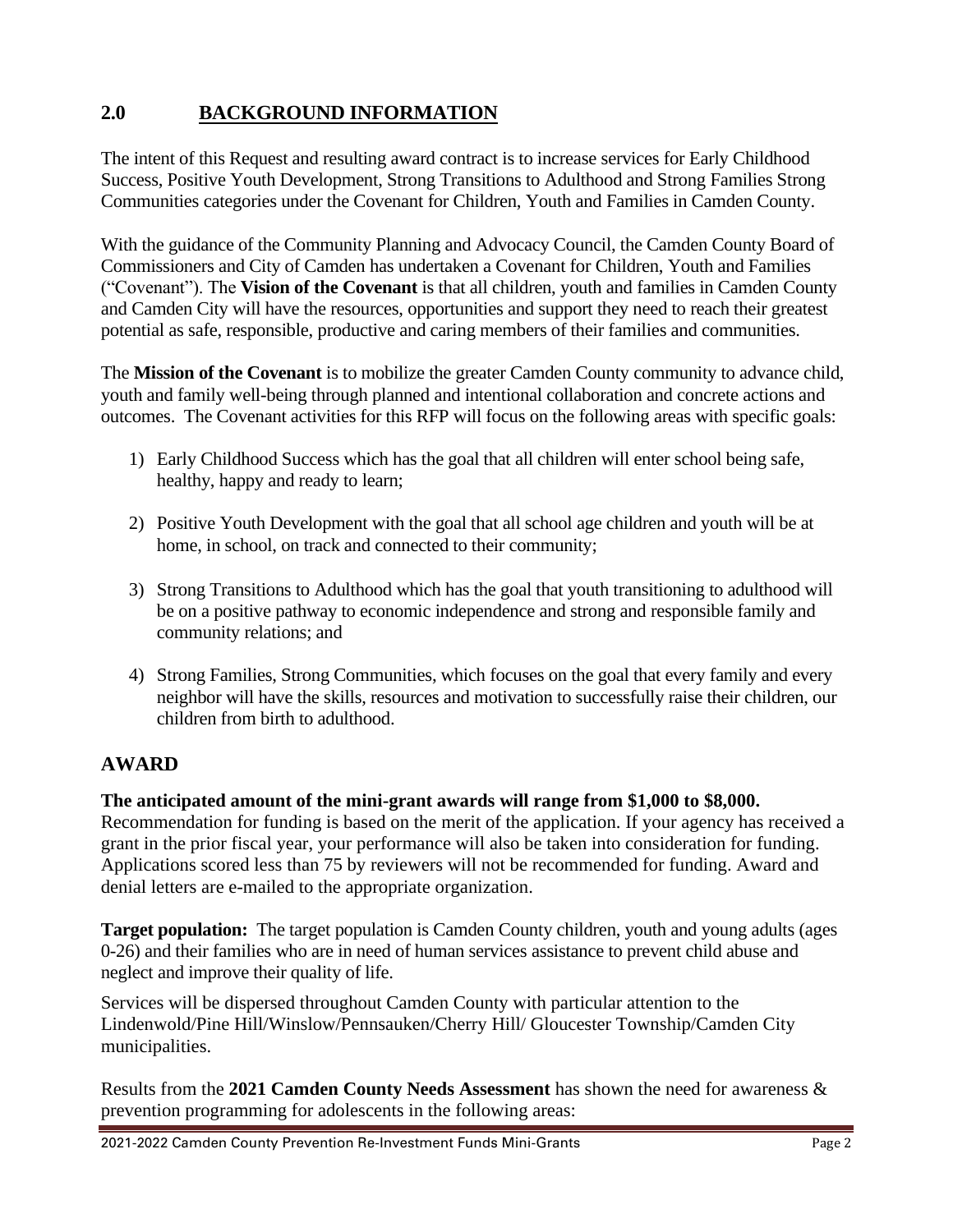- Behavioral and Mental Health Services
- Substance Use Disorder and Prevention Services
- Parenting skills

With the COVID-19 pandemic still an issue, we are asking applicants to follow current Centers for Disease Control (CDC) and State of NJ Department of Children and Families (DCF) social distancing and cleaning policies.

# **ELIGIBLITY**

#### *Eligible Services*

#### **Early Childhood Success**

The goal of these early childhood success services is to ensure that children will be safe, healthy, happy and ready to learn (ages  $0 - 8$ ).

#### **Priority objectives include:**

- Expansion of infant/toddler  $(0-3)$  and young children  $(4-8)$  services & supports both in home and in community, to increase child safety and support positive development
- Increase parent leadership, knowledge and skill on healthy child development, decreased child abuse and neglect
- Increased awareness on trauma informed care (TIC) and adverse childhood experience (ACE)
- Expansion of parent support services (parents of infant/toddlers 0-3) and young children (4- 8) both in home and in community, to increase child safety and support positive development
- Increased enrollment of children in Pre-K childcare and enhancement of family linkages to healthcare and other needed resources

#### **Specific program examples include but are not limited to:**

- Training program for parents on trauma informed care (TIC) and adverse childhood experience (ACE) to reduce the risk of child abuse and neglect as children transition to prekindergarten to first grade
- Prenatal care and outreach services to at risk/pregnant women or women of young children regarding domestic violence, substance abuse, mental health and 2022 Early Childhood Success focus on infant mortality among women of color. In-home parenting support programs for mothers of young children, including teen moms, grandparents raising grandchildren and families with children with intellectual/developmental disabilities
- Strengthening parent/child relationship/bonding (example: Baby College, Zero to Three)
- Education, awareness and access to children's health care and Early Intervention Services.
- Support school readiness programs, preschool enrichment with family engagement
- Literacy Program
- Lead Prevention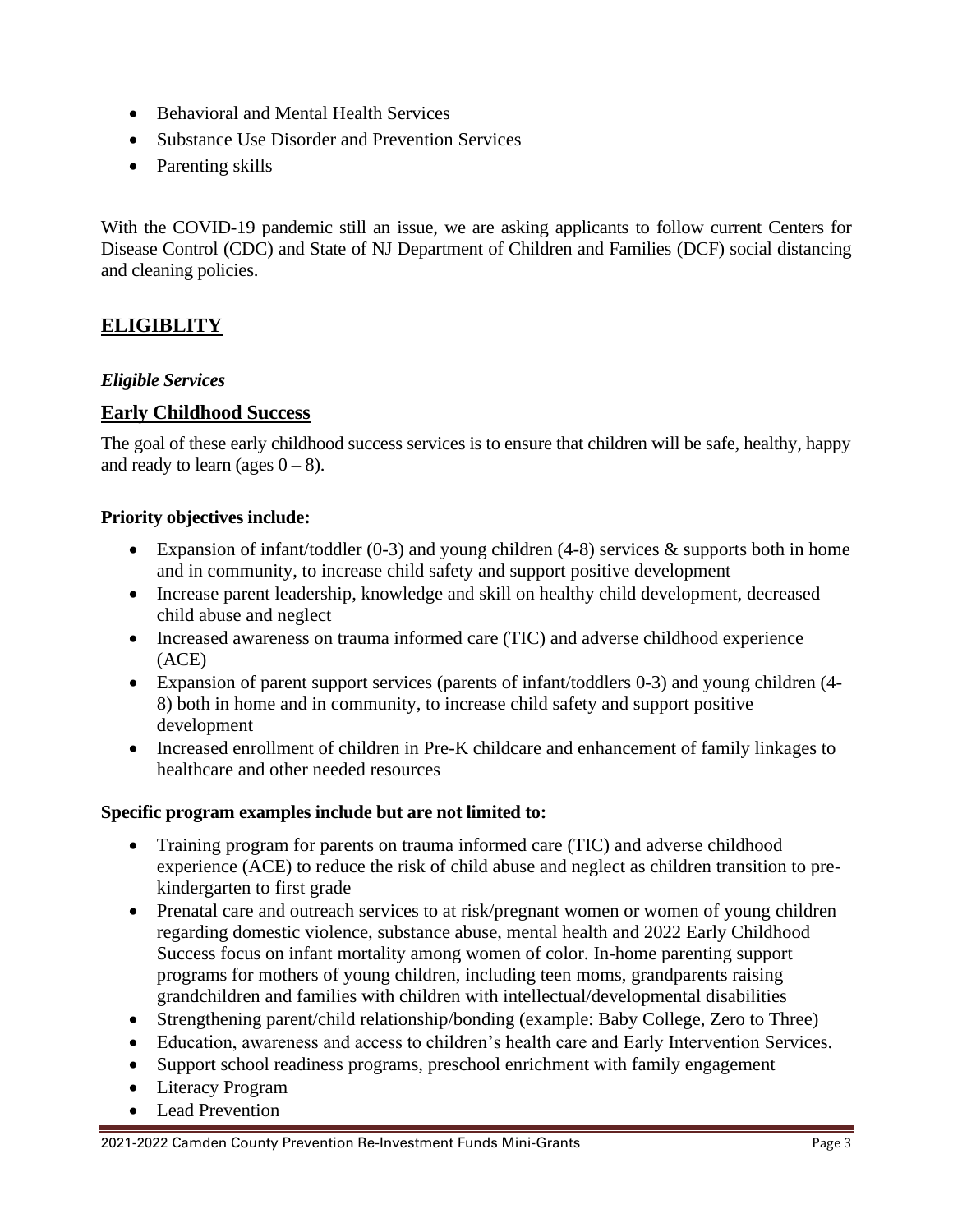- Safe Sitter Classes
- In-home tutoring
- Mommy and Me, Daddy and Me activities

## **Positive Youth Development**

The goal of these services is that school age children & youth (ages 9-18) will be at home, in school, on track and connected to their community.

#### **Priority objectives include:**

- Promotion youth leadership, resilience, and self esteem
- Preparation of youth to become self-sufficient
- Promote positive youth development, healthy lifestyle, and healthy relationship

#### **Specific program examples include but are not limited to:**

- Life skills to increase positive development, personal responsibility, self-esteem, and confidence
- Mentoring programs for pre-teens & young parents
- Youth leadership development programs
- Training on healthy relationships, sexual health including abstinence
- Programs to educate parents on substance abuse prevention and the safe use of the internet by children
- Recreation and employment programs for youth in the summer and after school
- Youth educational support services that promote staying in school and on track
- Culture/art activities designed to provide students with opportunities to express themselves through music, dance, photography, and drama. Collaborate with external organizations and individuals, particularly with museums, universities, private businesses, and community centers
- Education, awareness and accessing children's mental health services
- Programming to identify creative activities (i.e., photography, technology based training, and culinary arts)

#### **Strong Transitions to Adulthood (Per Diem Basis)**

This focus area targets adolescents and young adults ages 17-26. The desired outcome of this area will be a positive pathway to economic independence and strong and responsible family and community relations.

#### **Priority objectives include:**

- Provide up to 25 slots for services on a per diem basis for young adults (ages 17–26) that have been referred by the Housing Authority of Camden City to CPAC with current or previous foster care experience.
- Basic Life Skills information/counseling on money management, use of credit, housekeeping, proper nutrition/meal preparation, and access to health care (e.g., doctors, medication, and mental and behavioral health services).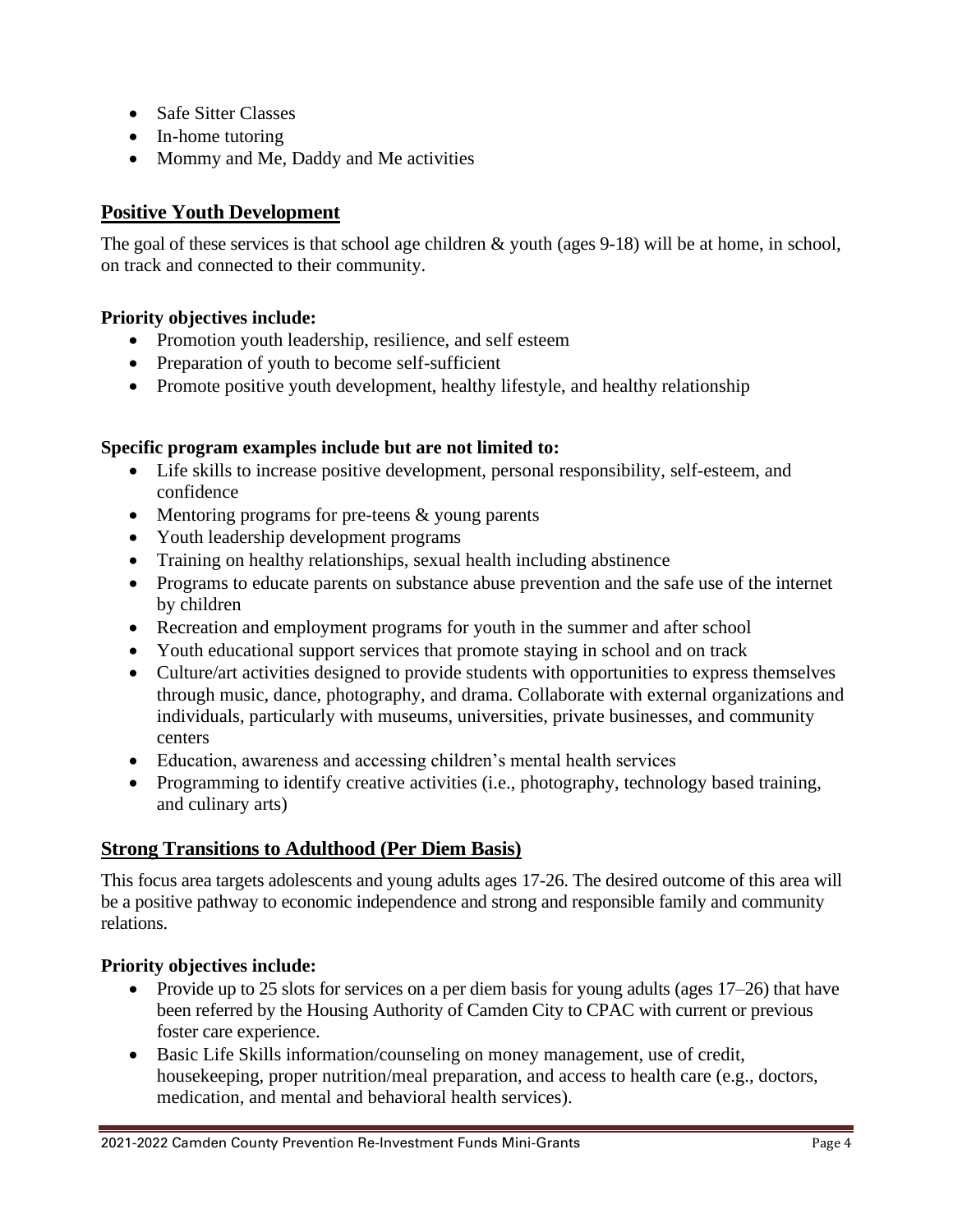- Counseling on compliance with rent lease requirements and with HCV program participant requirements, including assistance/referrals for assistance in security deposits utility hookup fees and utility deposits.
- Providing such assurances to owners of rental property as are reasonable and necessary to assist a FYI-eligible youth to rent a unit with a voucher.
- Job preparation and attainment counseling; (where to look/how to apply, dress, grooming, relationships with supervisory personnel, etc.).
- Educational and career advancement counseling regarding attainment of general equivalency diploma (GED); attendance/financing of education at a technical school, trade school or college; including successful work ethic and attitude models.

#### **Specific program examples include but are not limited to:**

- A well-rounded program that is inclusive of all the following services, but not limited to:
	- o Basic Life Skills training,
	- o Financial Management and how to properly budget
	- o Legalities for acquiring a lease
	- o Human Services Resources and how to access them
	- o Proper Housekeeping skills
	- o Nutrition/Meal Preparation for healthy lifestyles
	- o Accessing Healthcare & Mental Health Services
	- o Career/Job Preparation Services
	- o Educational and Career Advancement Services

# **Strong Families and Strong Communities**

The goal of these services is that every family and neighborhood will have the skills, resources, motivation, and support that they need to successfully raise their children from birth to adulthood.

#### **Priority objectives include:**

- Increase family resilience and access to services available in community
- Strengthen families by increasing social connections
- Increase family health and wellness
- Increase access to healthy food

#### **Services to be provided include but are not limited to:**

- Educational programs to promote quality of life and healthy lifestyle
- Empowering families to make healthy choices: workshops for families on healthy diet, tobacco free living, preventing drug abuse and excessive alcohol use
- Mental and emotional wellbeing (stress management, how to deal with unpleasant emotions, building healthy relationships etc.) awareness
- Workshops, training and activities to increase knowledge of parenting and child development
- Financial literacy classes with appropriate curriculum for adults and older youth
- Financial planning/budgeting support through work with individuals, families or groups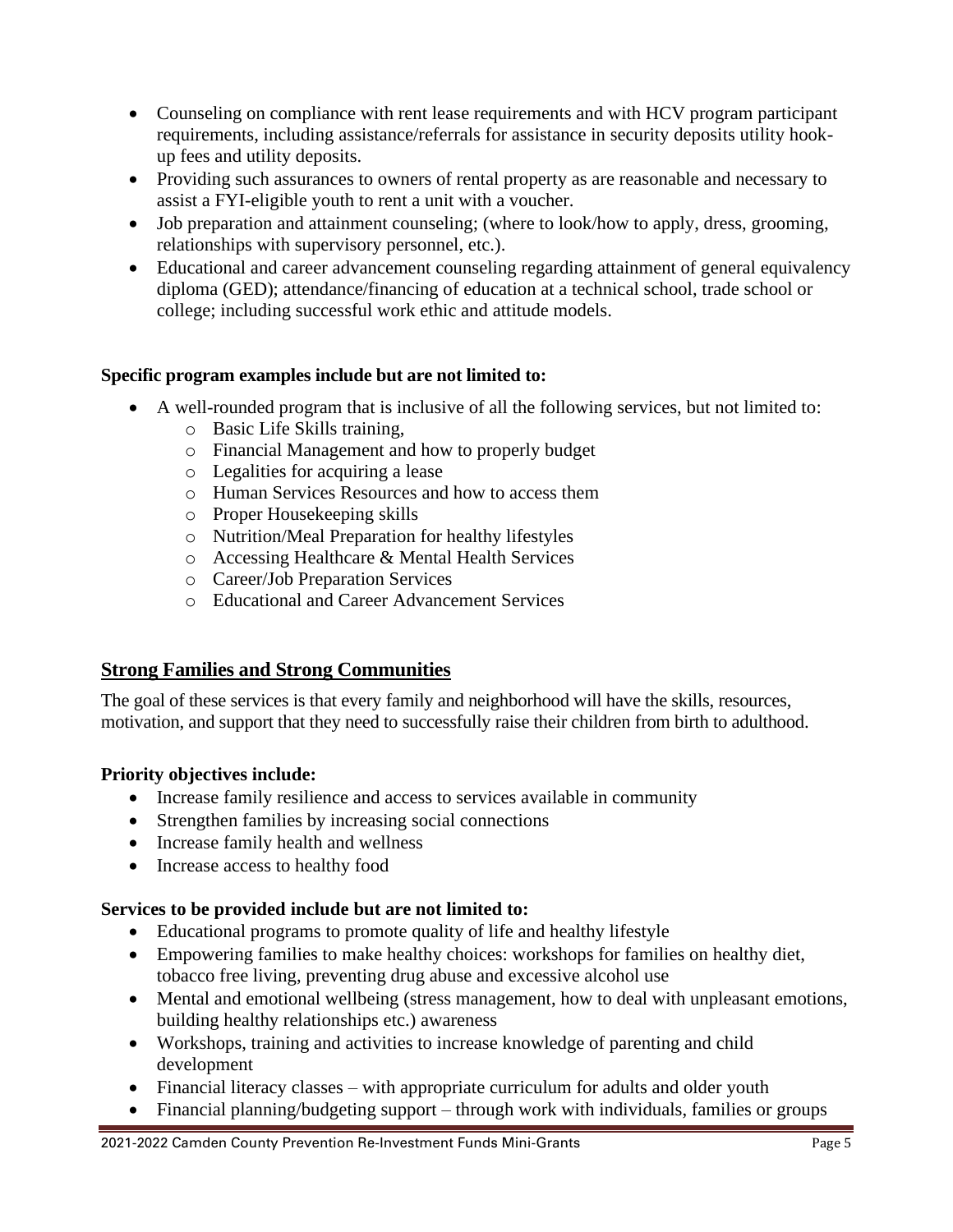- Job readiness and job development services, in cooperation with the Camden County One Stop Career Center
- Linkage to the community resources

# *Eligible Applicants*

Agencies responding to this Request should have experience and a knowledgeable background and qualifications in the provision of the services described herein. With the COVID-19 pandemic still underway, we are asking applicants to follow with current Centers for Disease Control (CDC) and NJ Department of Children and Families (DCF) rules.

*Notice:* Applicants are strongly encouraged to read the entire Request carefully and observe the application formatting requirements listed in this request and provide all requested attachments.

# *INCOMPLETE APPLICATIONS WILL NOT BE PROCESSED*!

- In order to be considered for funding, an applicant must be a non-profit 501 (c) (3) agency or a public agency (municipal or county).
- Agencies must demonstrate and document that all Prevention Funds **will** be spent in Camden County and for Camden County residents and will be exhausted by 06/30/2022.
- Any funded agency delinquent with quarterly and/or expenditure reports at the time of the application and/or has a history of delinquencies **may not** be eligible for funding.
- Any agency NOT adequately demonstrating quantifiable and measurable outcomes **will not** be considered for funding.
- If applicable, provide letters of support from all collaborating partners with the application. The letter must detail the collaborating organization's responsibilities with the lead organization. The letter must also indicate if the lead agency will be subcontracting with the collaborating organization.

*Notice:* If another organization is acting as a fiscal agent, include a letter from them documenting the arrangement; if there are collaborating partners for the program, letters confirming their involvement should also be included.

*Notice:* For the Strong Transition to Adulthood focus, agencies must provide up to 25 available slots for HACC youth ages 18 –24 with current or former foster care experience. If you are an existing funded service provider doing similar services, this can serve as an addendum to your current contract where again you will have slots available on a per diem basis. If this will be a new program, it must include all services listed under the services to be provided section.

# **Mini-Grant Project Timeline:**

Funding will be awarded for the January 24th - June 30, 2022, time period.

- Application release date: December 21st, 2021, at 5:00 pm
- Pre bid/application assistance meeting: January 5, 2022, at 12:00 pm
- Application deadline January 17, 2022 at 11:59 pm
- Announcement of mini-grant awards or denials: January 21, 2022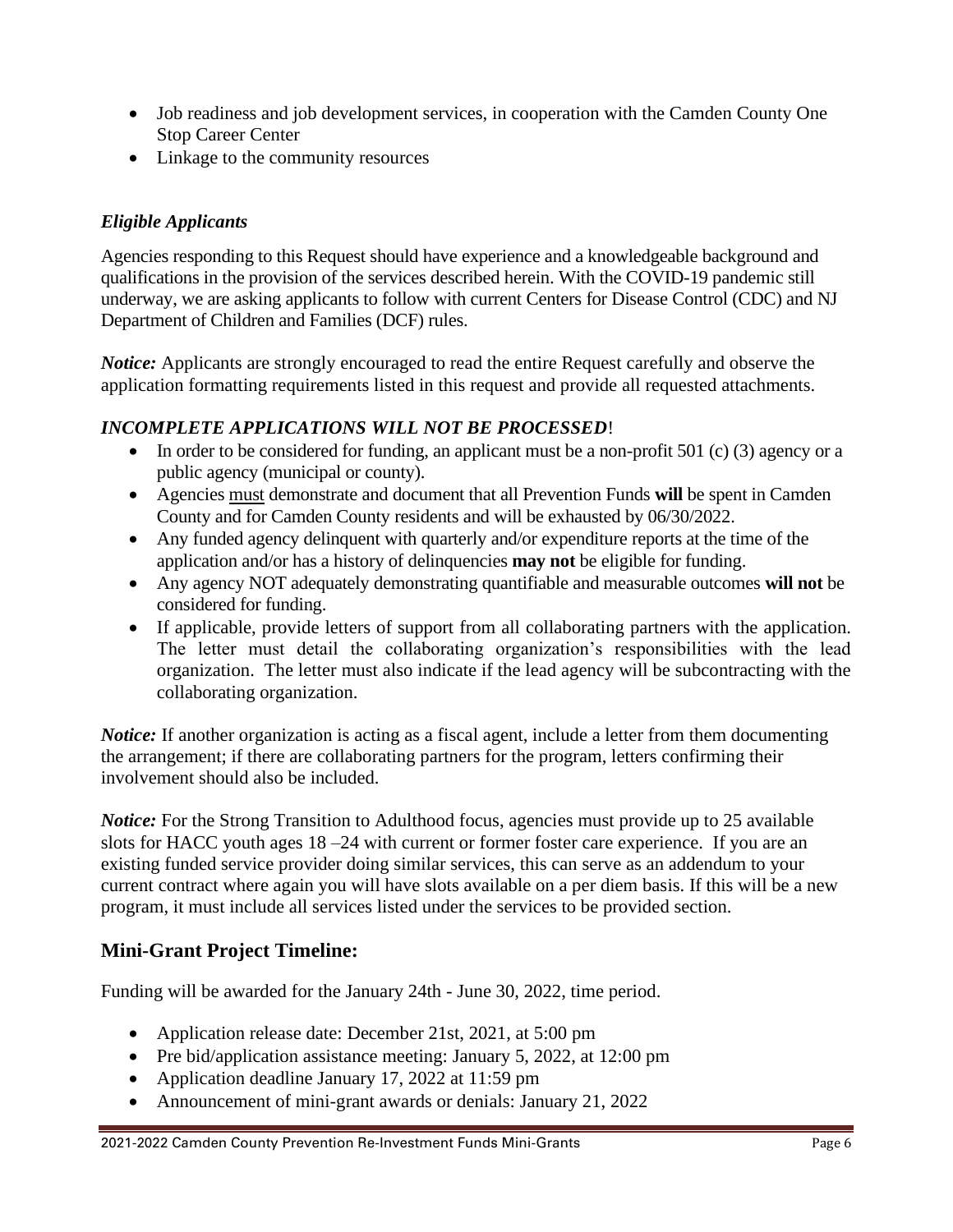- MOU submission: January 24, 2022
- Project start date: January 25, 2022
- Project end date: June 30, 2022

# **Reporting Requirements**

The grant recipients are required to submit a final programmatic and expenditure report to CPAC by July 15, 2022. Reporting forms and templates will be provided to grant recipients. In light of the current environment and potential limitations for on-site monitoring visits of all Mini-grant recipients, monthly progress reports will be required. The progress report, based on the time length of programming, should be submitted every 30 days or at the conclusion of each month. This is in addition to the Final report due July 15, 2022.

*Notice*: Grantee's eligibility for reimbursement of expenses and continued funding are contingent on the agency achieving quarterly and annual performance objectives, along with other contractual obligations. Final payments are not issued until receipt, review and approval of all reports. The expenditure reports must contain an original signature of the fiscal officer designated by the agency for this program and be on the expenditure forms provided by CPAC.

# **Evaluation, Monitoring and Grantee Learning Activities**

In an effort to further the overall program goals of this Request, grantees will be asked to participate in a technical assistance meeting(s).

Grant monitoring and evaluation allows us to observe compliance with requirements and progress against project goals, identify opportunities to provide technical assistance and ensure that adequate controls are in place to improve accountability of state funds.

# **3.0 COMPLIANCE WITH LAWS**

The successful firm(s) shall comply with all applicable federal, state and local statutes, rules and regulations. Including current social distancing and cleaning practices determined by the CDC.

# **4.0 PROCEDURE FOR RESPONDING TO REQUEST FOR APPLICATIONS**

# **4.1 SUBMISSION OF APPLICATIONS**

One original (1) copy of the Proposal, INCLUSIVE OF ALL INFORMATION required in Part II, Proposal Requirements should be provided. Proposals must be provided to the Community Planning and Advocacy Council using the Salesforce CRM Platform, which CPAC will make access available to any interested agency. **Proposals are due by Monday, January 17, 2022, at 1:00 p.m. Any proposals received after date and time will not be accepted!** Agencies will have to either copy and paste each section into its respective field on Salesforce or type right into each field directly. CPAC assumes no responsibility for delays with agencies inputting information into Salesforce after the above-referenced due date and time. Submission by fax, telephone, mail, or e-mail is NOT PERMITTED.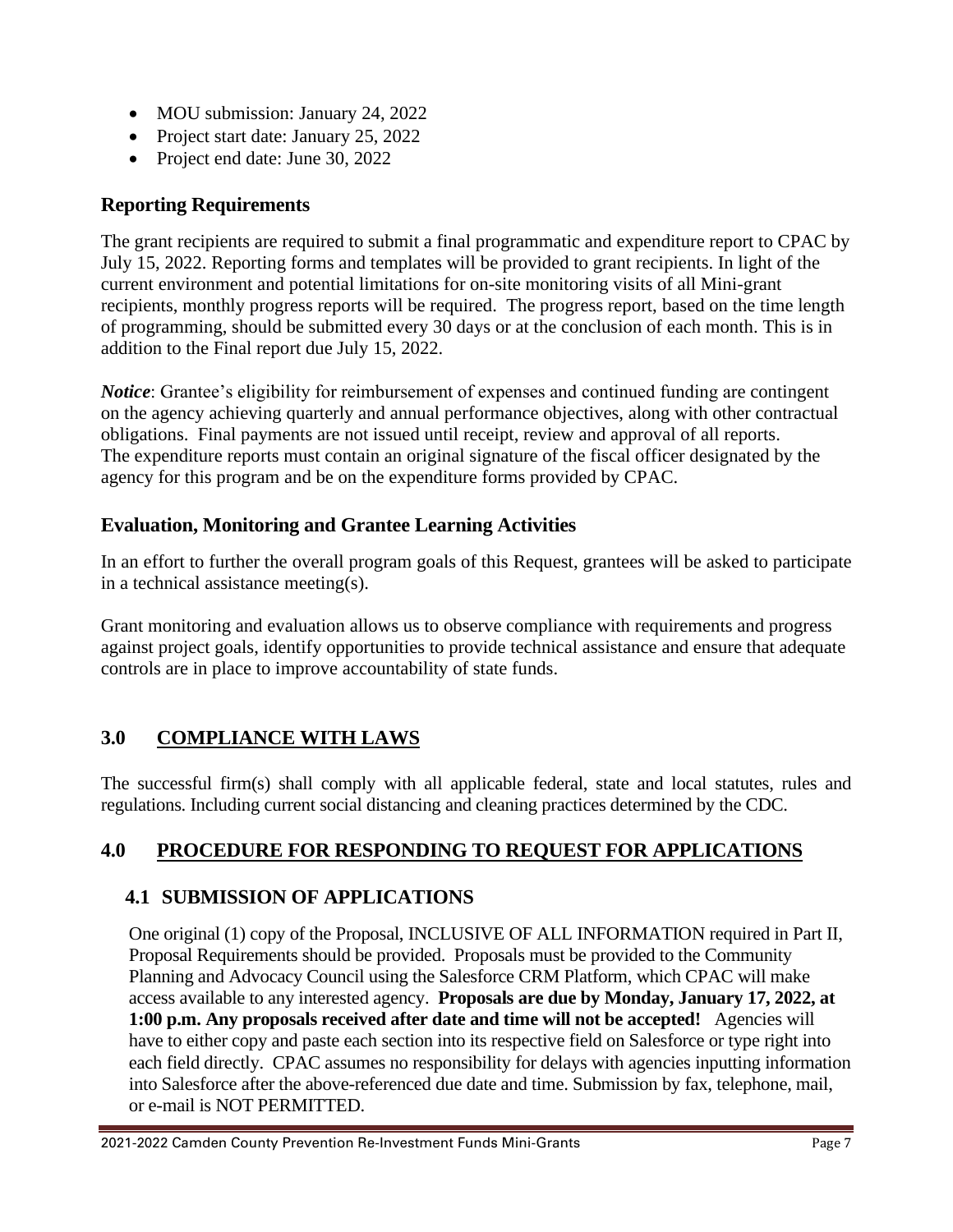Final recommendations for awards shall be approved by the CPAC Board of Trustees. Memorandum of Understanding(s) for services will be provided by CPAC.

# **4.2 QUESTIONS REGARDING REQUEST FOR PROP0SALS**

4.2.1 Any questions regarding this Request for Applications must be made by writing or email to Andrew Selby, Senior Project Specialist at CPAC, 2500 McClellan Avenue, Suite 120, Pennsauken, NJ 08109 or [aselby@cpachvi.org](mailto:aselby@cpachvi.org) by January 7, 2022.

4.2.2. A Technical Assistance meeting with ample time for Q & A will take place at 10:30 am January 26th, 2022, at 3:00 pm via Zoom. This meeting will be for agencies awarded grants and will over both fiscal and programmatic reporting.

# **4.3 ACCEPTANCE OF OFFER**

The signed application shall be considered an offer on the part of the offering party. Such offer shall be deemed accepted upon execution of a signed contract.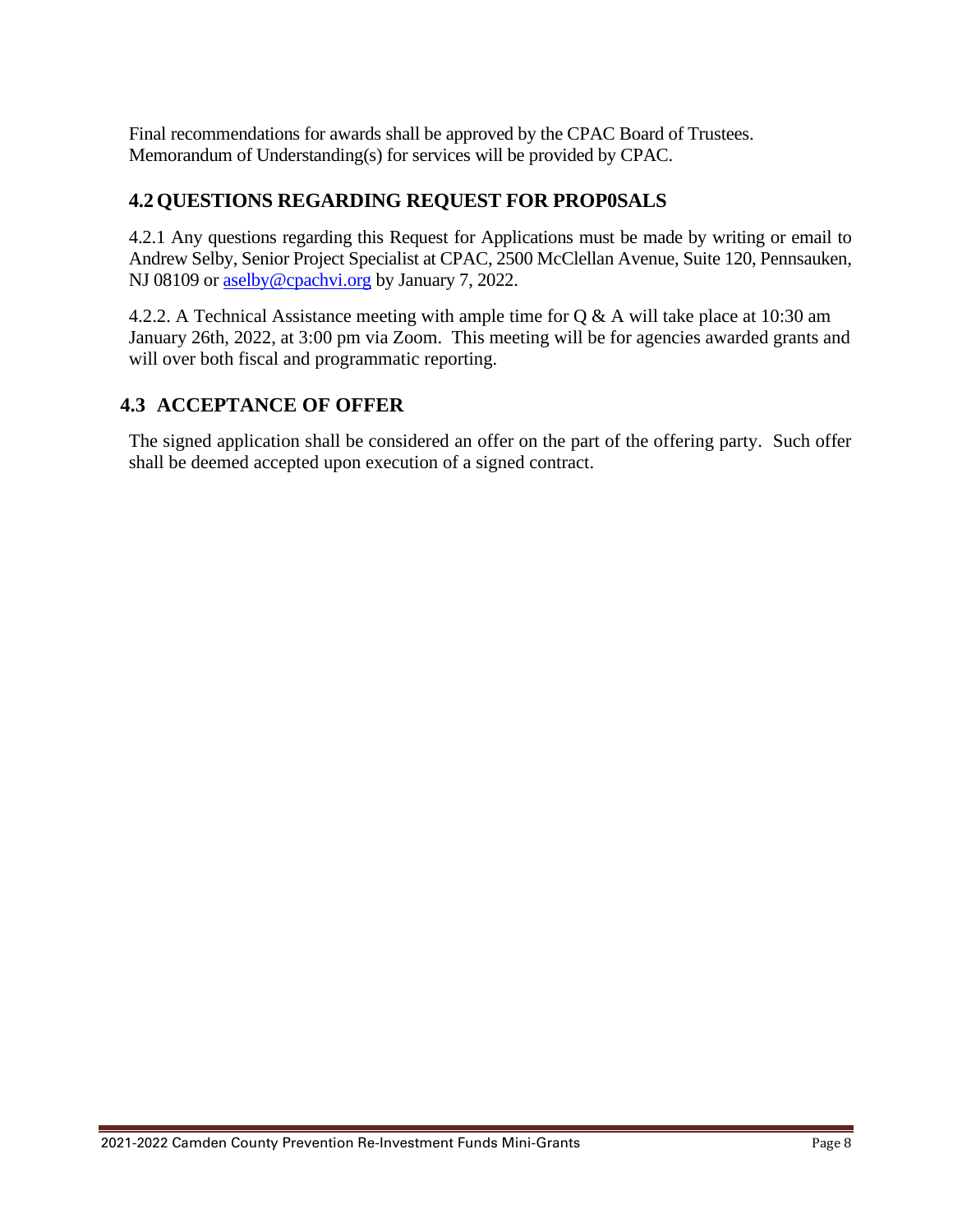#### **PART II APPLICATION REQUIREMENTS**

Vendors are requested to propose child abuse and neglect prevention, Early Childhood Success, Positive Youth Development and Strong Families Strong Communities services in the County of Camden, New Jersey.

#### **FORMAT**

To assure consistency, responses must conform to the following format:

#### **A. Application Form (Appendix A)**

The Application Form must be completed and signed. The rest of the application should follow in narrative format with appendices completed as appropriate.

#### **A.1 Organizational Background and Mission Statement** (5 points)

Briefly describe the philosophy/mission of the agency itself. Include information on its incorporation date and status. Attach a copy of the agency's mission statement and a brief statement of the agency's history.

#### **A.2 Brief Description of the Program** (10 points)

Describe briefly, what the program is, why it is needed, and what it hopes to address. Include some details of the program around what the specific activities will be and what services it will offer the individual, family, and/or community.

#### **A.3 General Program Goal(s)** (10 points)

Goal(s) should be a specific statement of what the program intends to achieve. Goal(s) should clearly relate to the problem and lend themselves to objective measurements.

- 1. Describe the specific nature of the need/lack of resource.
- 2. Describe who is experiencing the need/lack thereof.
- 3. Describe the locale of the people who are experiencing the need. Who will benefit?
- 4. Describe how the goals of the programs will address the need/lack of resource
- 5. Provide relevant information/data, which indicates that there is a need or lack of resource. (NOTE: The source of any documentation, data or statistics MUST be documented).

#### **A.4 Measurable Outcomes and Indicators (**15 points)

- 1. Identify the specific goals of the program/services.
- 2. Describe the measurable effects (outcomes) that the program will have on the problem.
- 3. Describe the effect the program that will have on participants.
- 4. How much and when change is expected?
- 5. Explain how/why program design is expected to result in stated outcomes.
- 6. If your program was funded last year, what were the outcomes achieved through funding? (Identify funding source)
- 7. All goals and outcomes must be demonstrated and match the Logic Model and Program Profile submitted. (In Logic model Objectives, outcomes and indicators are listed)
- 8. Among these goals should be a strong emphasis on preventing abuse or neglect and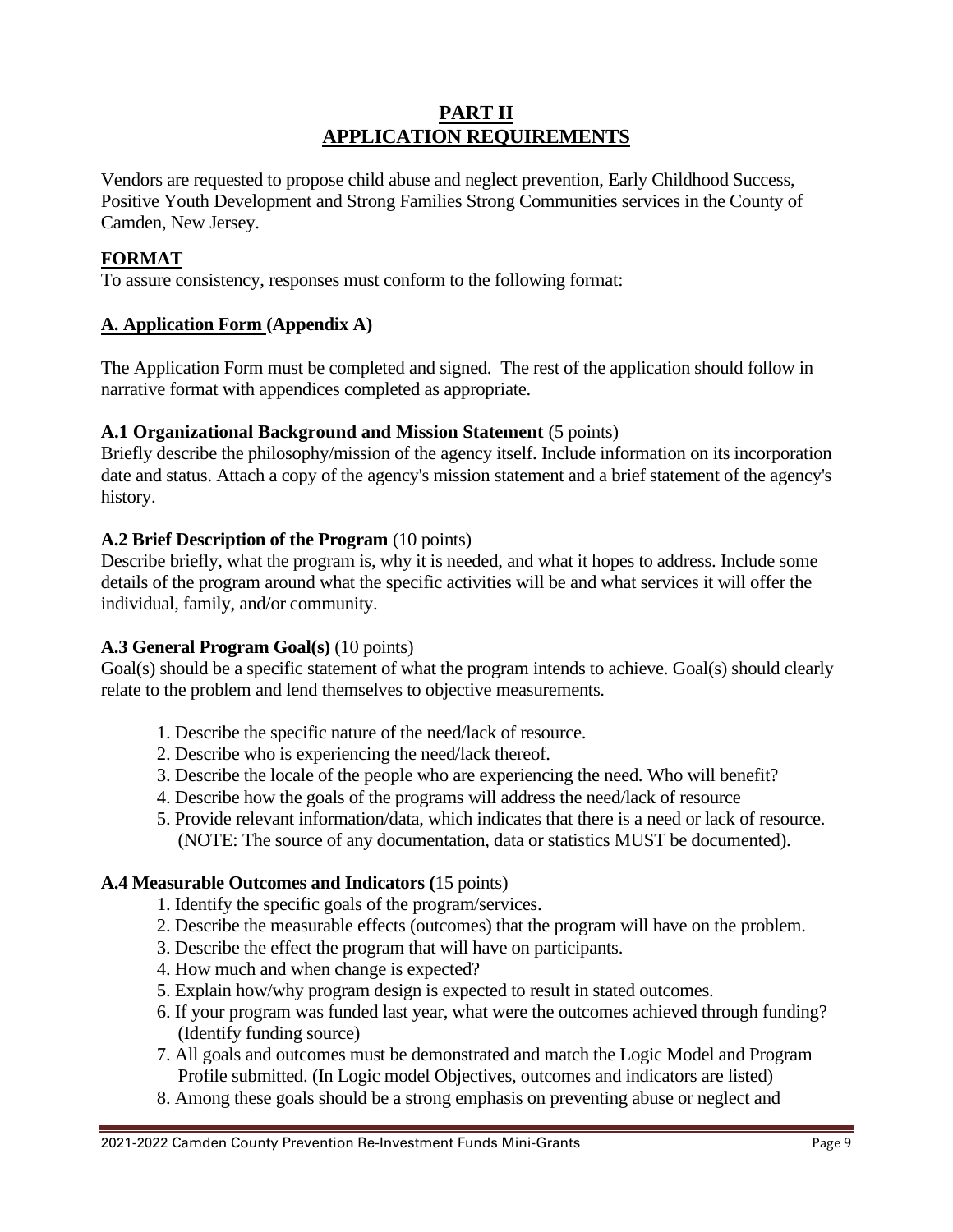increasing resources for family success.

*Outcomes* are the result and expected impact of the program based on the specific objectives listed above. For example: Children use prosocial behaviors to communicate and to get their needs met; the participants/parents manage child behavior in nurturing and effective manner (behavior management, discipline).

*Indicators* answer the question, "What would I see or hear that would tell me that a desired outcome was being achieved?" Example: 85% participants demonstrate increased knowledge on positive behavior management and discipline.

#### **A.5 Specific Activities or Services of the Program** (15 points)

- 1. Describe the nature of services and activities that will be provided (e.g., mentoring, tutorial, counseling and personal development, etc.)
- 2. Describe the service in detail. Include who will be served; number of customers served daily/weekly/annually, intake criteria, length of stay requirements, termination criteria, program participation requirements etc.
- 3. Program components must be demonstrated and match the Logic Model submitted.

#### **A.6 Program Outreach** (10 Points)

- 1. Describe how the applicant will recruit people for the program (publication, referral resources, etc.).
- 2. Describe how the affiliation agreements are developed and/or established with other community agencies, or if subcontracts will be utilized using identified vendors (if applicable.)
- 3. Attach affiliation agreements, subcontracts, and/or memorandum of understanding. (If agreements are pending award of application, attach letter requesting an agreement. Once an agency is confirmed, documentation approving agreement must be submitted within 15 days of the award letter.) (If applicable.)

#### **A.7 Evaluation Method(s)** (10 points)

The purpose of evaluation is to document measurable achievements in meeting desired client impact, showing that a program is doing what it said it would be doing.

- 1. Describe the expected outcomes of the proposed program and services.
- 2. Describe the methodology for determining the program effectiveness.
- 3. Explain how the program correlates/evaluates outcomes in relation to its goals and objectives.
- 4. List the indicators that will be measured to determine if outcome objectives are being met and rationale for selecting these indicators.
- 5. Describe the tools and internal processes to measure and monitor client change as a result of having received services.
- 6. Include a written statement that the agency will be cooperatively involved with the monitoring of the contracted program conducted by the CPAC.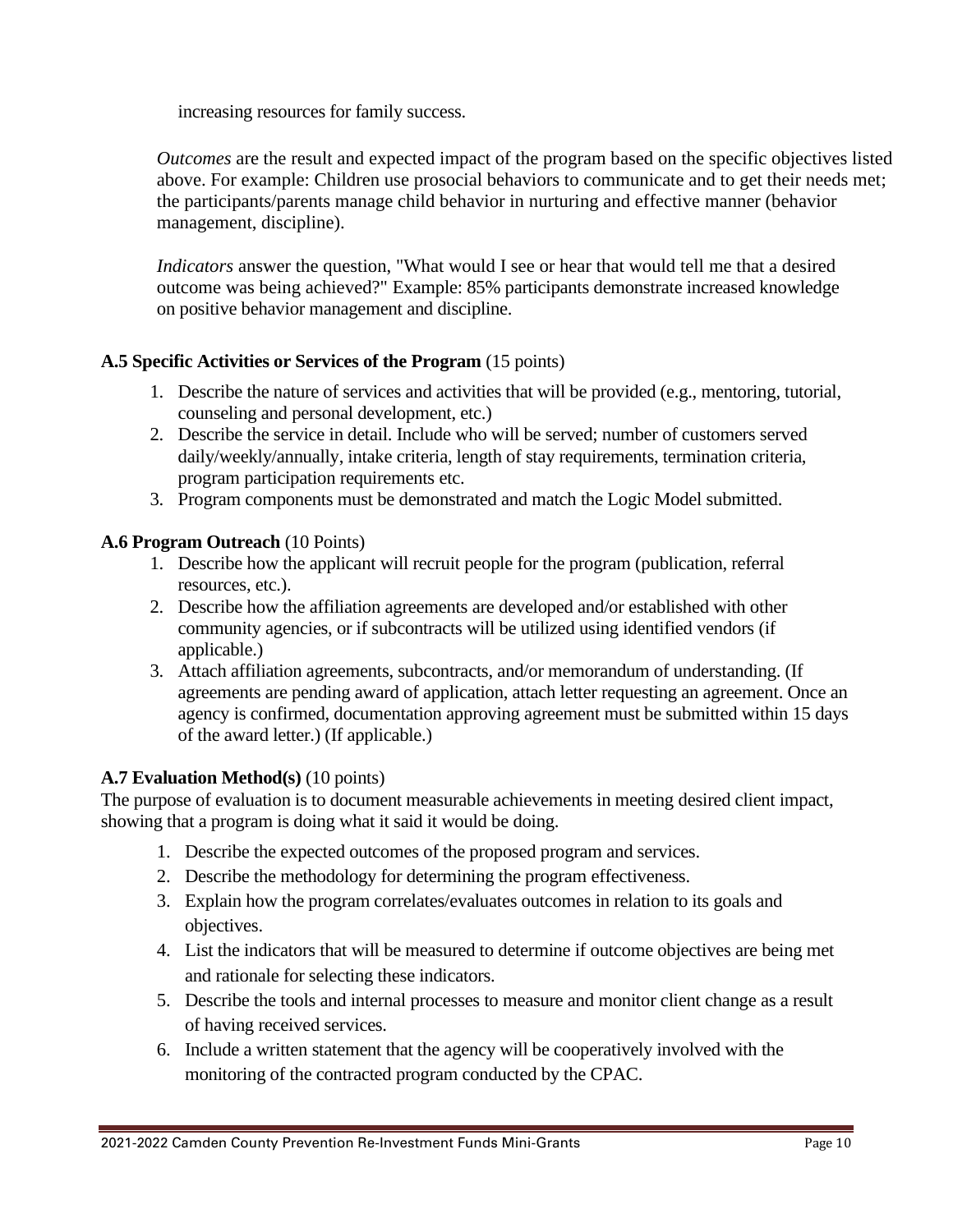7. Include a written statement that the provided agency will comply with all requirements pertaining to the timely collection and submission of data as outlined by the CPAC.

(*This is the process used to obtain information which will indicate how well the program has achieved its expected outcomes. For example: pre and post surveys, behavior assessment forms, child behavior checklist*)

#### **B. Logic Model (Appendix B)** (10 points)

- A Logic Model is a map of your program. It is a simple, logical illustration of what you do, why you do it and how you will know if you are successful.
- The Logic Model is a tool to demonstrate program progress and evaluate program effectiveness. The Logic Model should be clear and include detailed short, intermediate, and long-term implementation strategies and outcomes.

#### **C. Fees/Costs: Budget & Budget narrative (Appendix C)** (15 points)

#### **Please provide a budget for each of the following:**

- 1. A total operational budget request for program funding for contract period. (A line-item budget must be included)
- 2. Briefly describe each budget line item listed on attachment Contract Expense Summary.
- 3. Detail personnel cost. List job titles with number of positions, a brief summary of job responsibilities, the salary and fringe benefits for each position, number of positions and number of full-time equivalents for each. Total of detailed salaries should equal the total for this item on the budget form.
- 4. Define a unit of service and the cost of a unit of service.
- 5. The budget section must also provide a rationale describing how these budget figures were calculated.
- 6. Include a written statement that the agency will comply with the timely submission of quarterly narrative and fiscal reports to be submitted by the provider agency to the CPAC.
- 7. **In the event that less money is available than your original request from this funding source, indicate at what level of funding would you be unable to implement this program.**

Please explain what your budget will be and how Prevention Reinvestment funds will be spent. Clearly outline any administrative costs within cost per unit of service. (**Max of 10%** of budget can be used for administrative costs.) Please explain your ability to exhaust all funds by 6/30/2022.

Note: Please refer to Schedule of Allowable/Unallowable Expenses for certain services for additional information.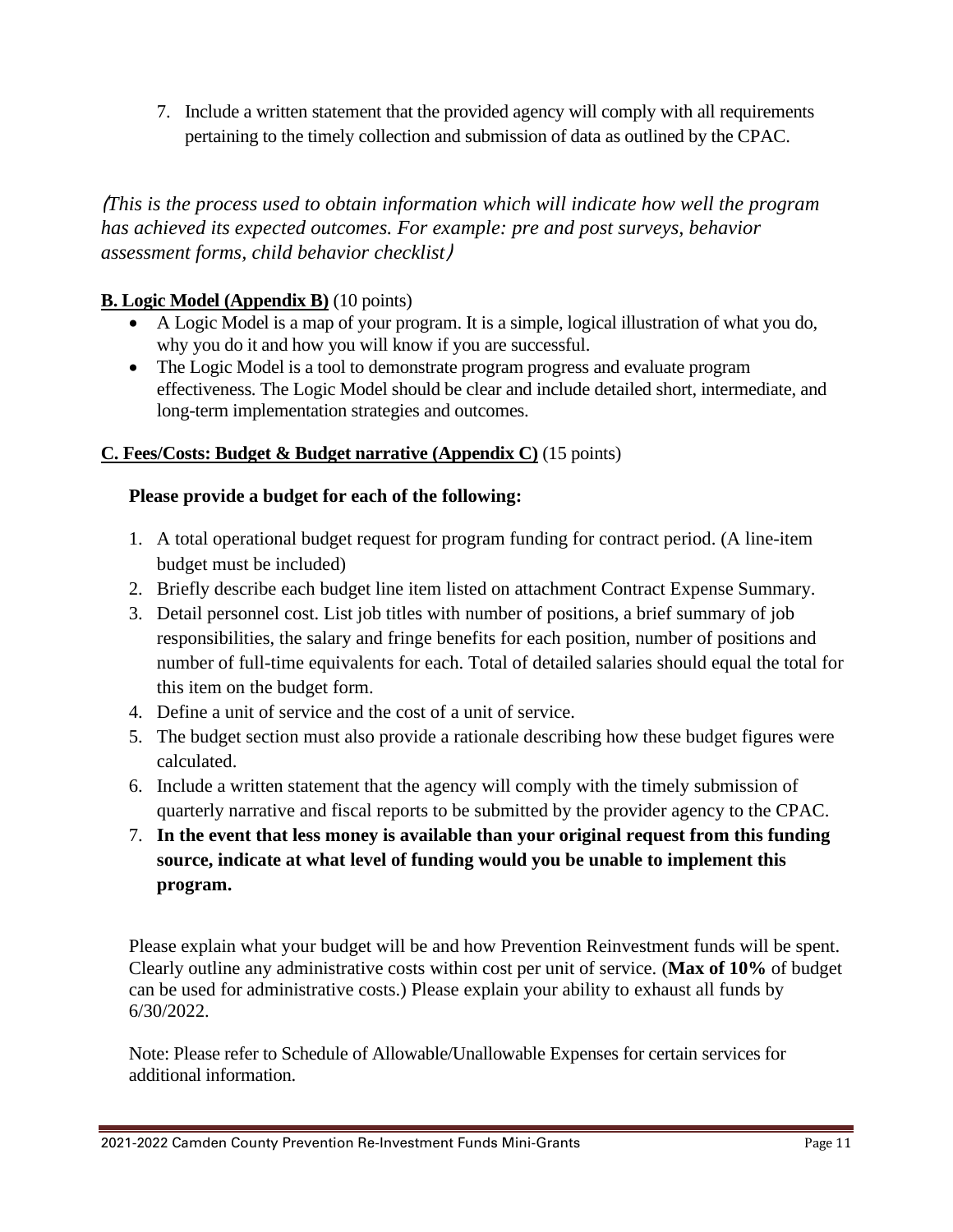#### **Attachments**

- Completed IRS Form W-9
- Copy of NJ Business Registration Certification (BRC)
- Current List of Agency Board of Directors

**Note: CPAC reserves the right to negotiate with any or all vendors meeting the evaluation criteria set forth herein.**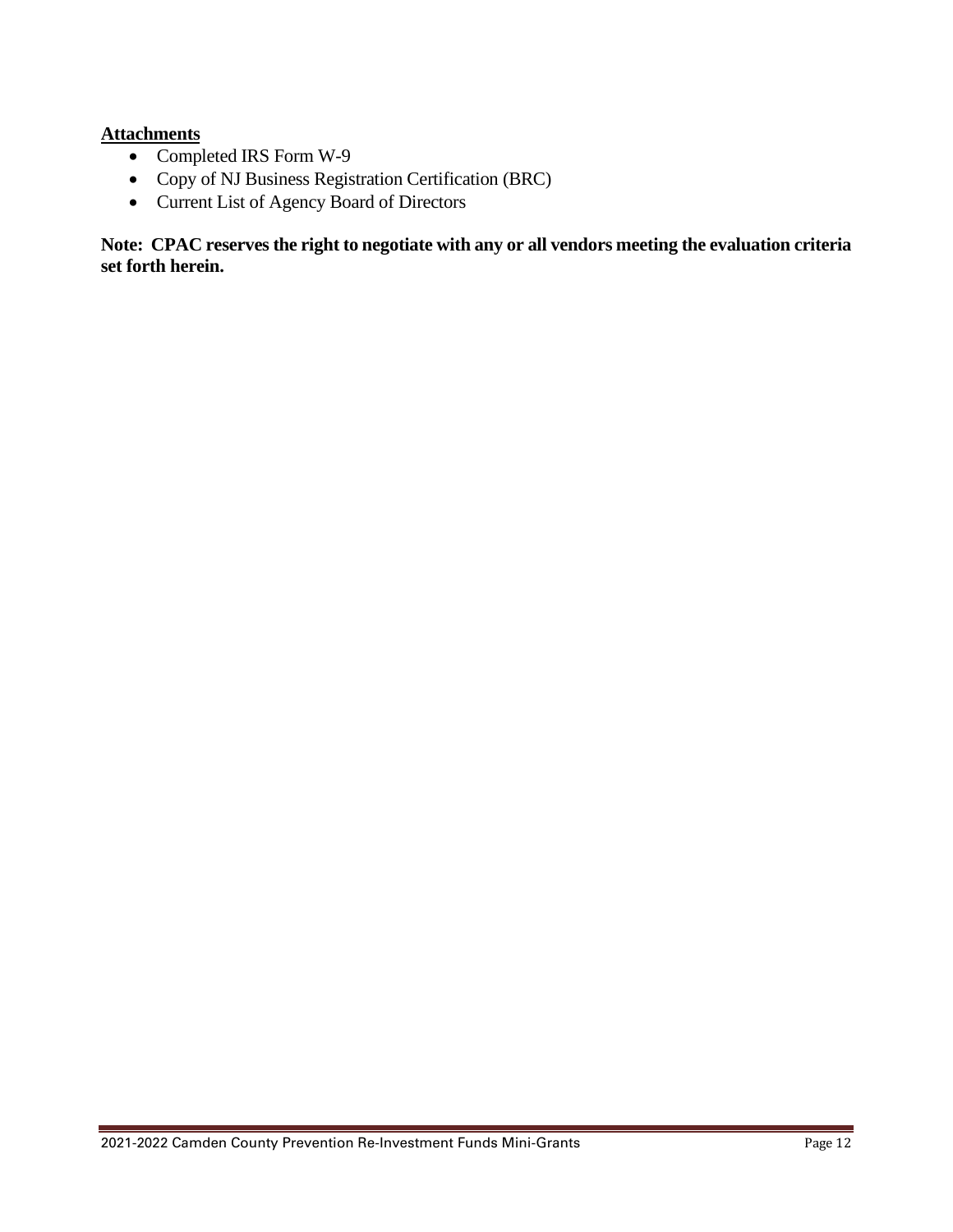

# **2021-2022 Camden County Prevention Re-Investment Funds Mini-Grants Application**

#### *Funding will be awarded for January through June 2022* **(One-time funding)**

| Program Name                                                                                                     |  |
|------------------------------------------------------------------------------------------------------------------|--|
| <b>Implementing Agency</b>                                                                                       |  |
| Program Contact Person and Information                                                                           |  |
| <b>Fiscal Contact Person and Information</b>                                                                     |  |
| <b>Other Contact Person and Information</b><br>(Optional)                                                        |  |
| Requested Funding Level/Allocation                                                                               |  |
| Unit Cost for Service (ex: if one hour of service<br>is equal to one unit, what is the cost per hour of service) |  |
| Level of Service to be Provided for Each                                                                         |  |
| Component (ex: 100 outreach, 40 case management, 20                                                              |  |
| workshops, 15 linkages)                                                                                          |  |
| How many program dollars are serving                                                                             |  |
| <b>Camden County residents?</b>                                                                                  |  |
| Is program new or an existing program?                                                                           |  |
| Target Population to be served                                                                                   |  |
| Geographic area to be served                                                                                     |  |
| Projected number of clients in program<br>during 6 months contract period                                        |  |
| Minimum number of unduplicated clients<br>served during contract period                                          |  |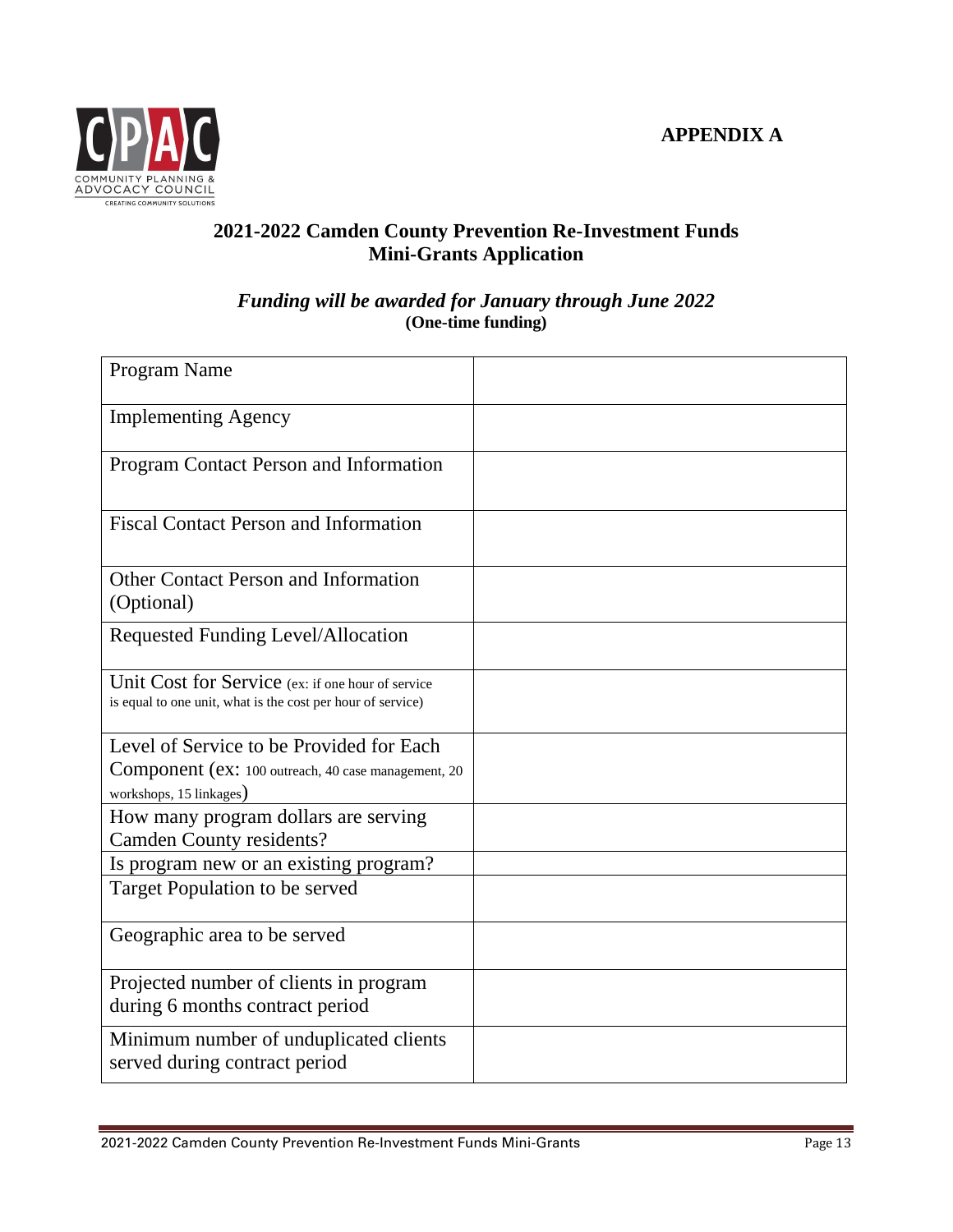# **Organizational Background and the Mission Statement**

**Brief Description of Program/Services to be Provided**

**General Program Goal(s):**

**Measurable Outcomes and Indicators:**

**Specific Activities or Services of the Program:** 

**Program Outreach:**

**Evaluation Method(s):**

**Budget Narrative:**

Signed By Date Submitted

\_\_\_\_\_\_\_\_\_\_\_\_\_\_\_\_\_\_\_\_\_\_\_\_\_\_\_\_\_\_\_\_\_\_\_ \_\_\_\_\_\_\_\_\_\_\_\_\_\_\_\_\_\_\_\_\_\_\_\_\_\_\_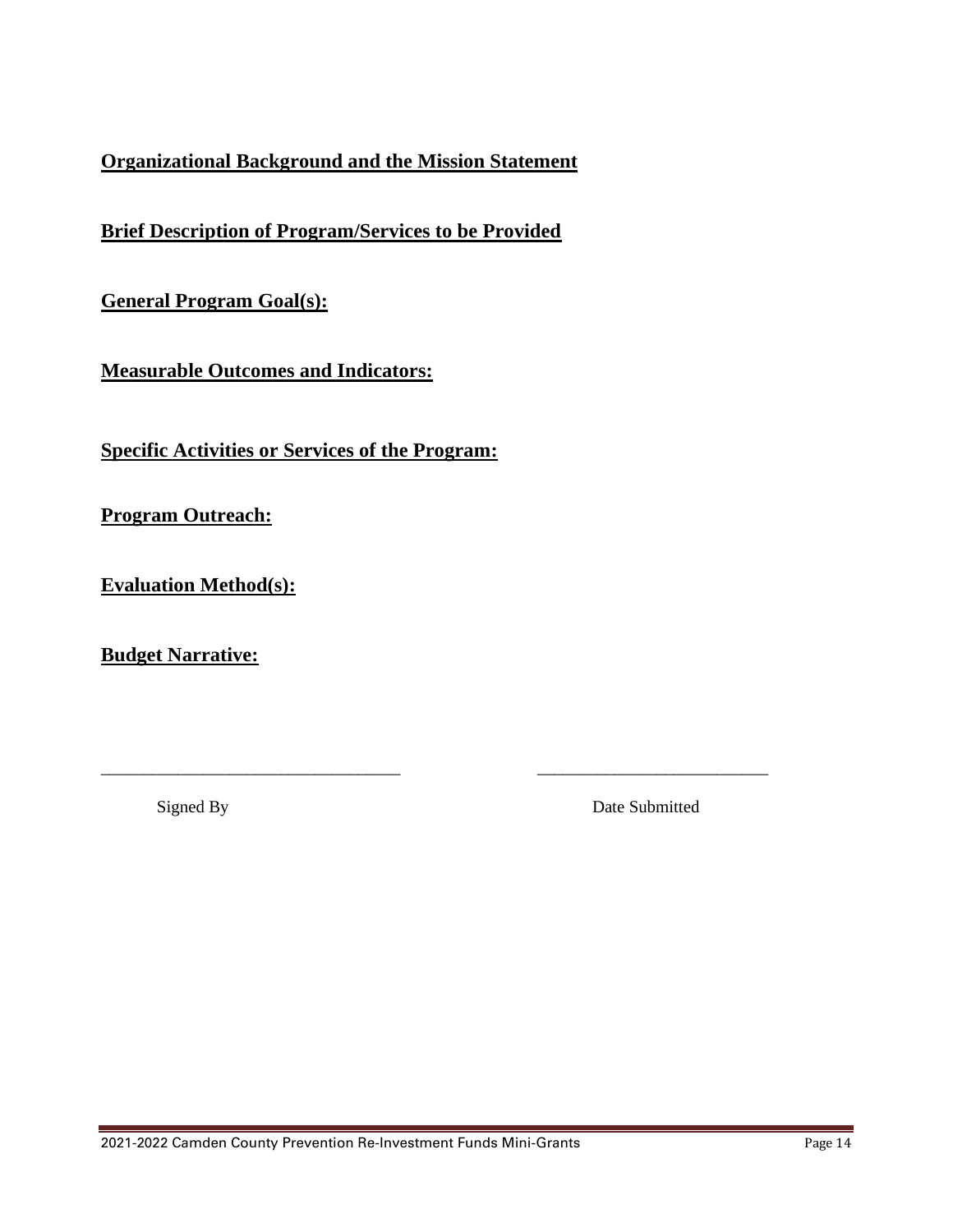# **Logic Model APPENDIX B**

#### **2021-2022 Camden County Prevention Re-Investment Funds Mini-Grants:** Contract Period: Jan 1 th – June 30th, 2022

| Agency:                                                                                                                                    |                                                                                                                                                                                      |                  |                  |                             |                 |                                      |
|--------------------------------------------------------------------------------------------------------------------------------------------|--------------------------------------------------------------------------------------------------------------------------------------------------------------------------------------|------------------|------------------|-----------------------------|-----------------|--------------------------------------|
| <b>Program Name:</b>                                                                                                                       |                                                                                                                                                                                      |                  |                  |                             |                 |                                      |
| <b>Contact Person:</b>                                                                                                                     |                                                                                                                                                                                      |                  |                  |                             |                 |                                      |
| <b>Logic Model Completed By:</b>                                                                                                           |                                                                                                                                                                                      |                  |                  |                             |                 |                                      |
| <b>Vision</b>                                                                                                                              |                                                                                                                                                                                      |                  |                  |                             |                 |                                      |
| Program Vision (sometimes called Long-Term Impact or Goal): This is a brief statement about your hope for the future. What do you want     |                                                                                                                                                                                      |                  |                  |                             |                 |                                      |
|                                                                                                                                            | for the youth and families? A vision statement may not be measurable, and your program is not necessarily responsible for single-handedly<br>achieving it. (Do not exceed 150 words) |                  |                  |                             |                 |                                      |
| <b>Target Population</b>                                                                                                                   |                                                                                                                                                                                      |                  |                  |                             |                 |                                      |
| Population Served (sometimes called Consumers, Participants, or Target Audience). As specifically as possible, identify the people         |                                                                                                                                                                                      |                  |                  |                             |                 |                                      |
| who will receive your services                                                                                                             |                                                                                                                                                                                      |                  |                  |                             |                 |                                      |
| <b>Assumptions</b>                                                                                                                         |                                                                                                                                                                                      |                  |                  |                             |                 |                                      |
| Assumptions/Underlying Theory: The services offered should be based on what is known to be effective (evidence-based or evidence-          |                                                                                                                                                                                      |                  |                  |                             |                 |                                      |
| informed practice). If you are uncertain of the empirical foundations of your approach, review the research related to what works in child |                                                                                                                                                                                      |                  |                  |                             |                 |                                      |
| abuse prevention programs.                                                                                                                 |                                                                                                                                                                                      |                  |                  |                             |                 |                                      |
| <b>Outcome</b>                                                                                                                             | Services/<br><b>Activities</b>                                                                                                                                                       | <b>Resources</b> | <b>Indicator</b> | <b>Measureme</b><br>nt Tool | <b>Timeline</b> | <b>Responsible</b><br><b>Parties</b> |
| <b>Short-Term</b>                                                                                                                          |                                                                                                                                                                                      |                  |                  |                             |                 |                                      |
|                                                                                                                                            |                                                                                                                                                                                      |                  |                  |                             |                 |                                      |
|                                                                                                                                            |                                                                                                                                                                                      |                  |                  |                             |                 |                                      |
| <b>Intermediate</b>                                                                                                                        |                                                                                                                                                                                      |                  |                  |                             |                 |                                      |
|                                                                                                                                            |                                                                                                                                                                                      |                  |                  |                             |                 |                                      |
|                                                                                                                                            |                                                                                                                                                                                      |                  |                  |                             |                 |                                      |
| <b>Long Term</b>                                                                                                                           |                                                                                                                                                                                      |                  |                  |                             |                 |                                      |
|                                                                                                                                            |                                                                                                                                                                                      |                  |                  |                             |                 |                                      |
|                                                                                                                                            |                                                                                                                                                                                      |                  |                  |                             |                 |                                      |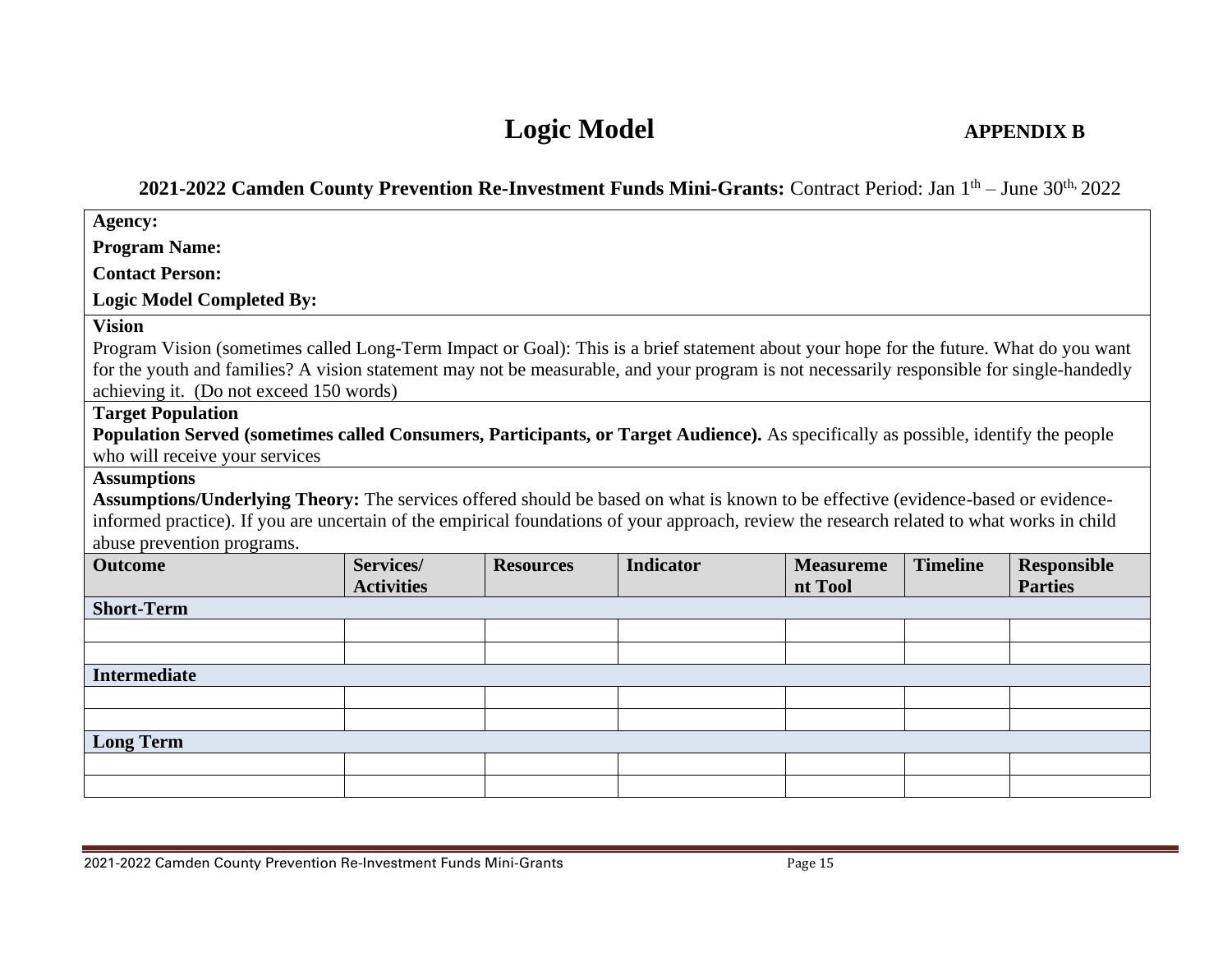# **APPENDIX C**

# **BUDGET SUMMARY FORM**

**(Note: Budget Narrative must be included in proposal)**

| 2021-2022 Prevention Re-Investment Funds Mini-Grants |                               |                                   |                              |  |
|------------------------------------------------------|-------------------------------|-----------------------------------|------------------------------|--|
| <b>BUDGET CATEGORY</b>                               | <b>TOTAL</b><br><b>BUDGET</b> | <b>Prevention</b><br><b>Funds</b> | <b>Other</b><br><b>Funds</b> |  |
| Personnel                                            |                               |                                   |                              |  |
| <b>Consultants / Professional Fees</b>               |                               |                                   |                              |  |
| Materials & Supplies                                 |                               |                                   |                              |  |
| <b>Facility Costs</b>                                |                               |                                   |                              |  |
| Specific Assistance to Clients                       |                               |                                   |                              |  |
| General & Administrative Costs                       |                               |                                   |                              |  |
| Equipment                                            |                               |                                   |                              |  |
| Other                                                |                               |                                   |                              |  |
| Other                                                |                               |                                   |                              |  |

# **UNITS**

| UNITS OF SERVICE |  |
|------------------|--|
| UNIT COST        |  |

# **PLEASE NOTE THE MINIMUM AMOUNT OF FUNDING REQUIRED TO OPERATE THE PROGRAM: \_\_\_\_\_\_\_\_\_\_**

Note: Budget Narrative must support the proposed budget above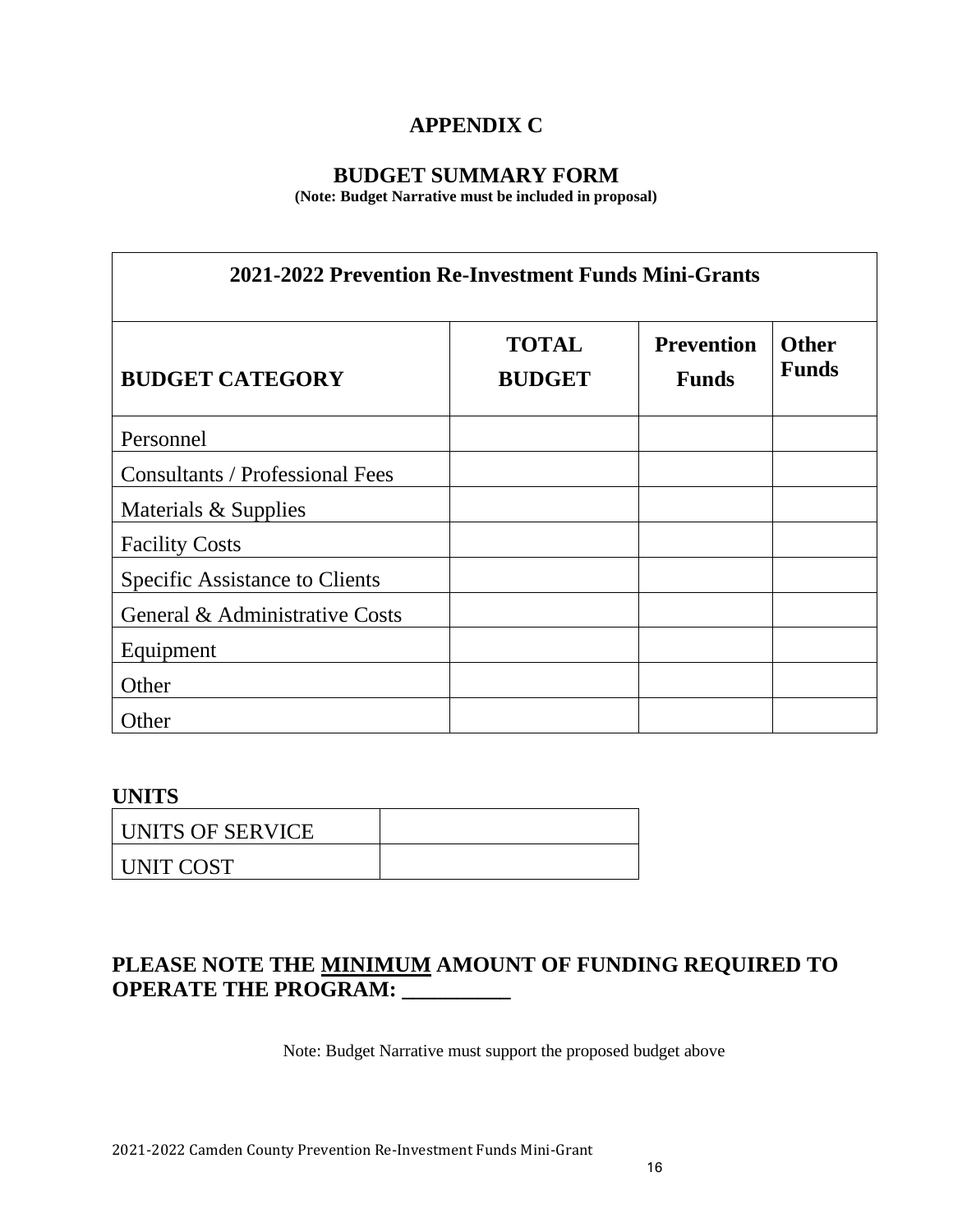# **APPENDIX D**

#### **Allowable & Unallowable expenses**

CPAC follows OMB Circular A-122 for determining allowable and unallowable costs. Certain allowable costs covered under OMB A-122 are allowable with conditions as specified below. All Costs deemed unallowable in OMB A-122 are considered unallowable. The following are examples of allowable and unallowable costs.

| Item of Costs                 | Allowable    | Unallowable | <b>With Conditions</b> |
|-------------------------------|--------------|-------------|------------------------|
| Advertising                   | X            |             |                        |
| <b>Alcoholic Beverages</b>    |              | X           |                        |
| <b>Bad Debts</b>              |              | X           |                        |
| <b>Banking Fees</b>           | X            |             | Note 1                 |
| Car Allowance                 |              | $\mathbf X$ |                        |
| Communications                | X            |             | Note 2                 |
| Donations                     |              | $\mathbf X$ |                        |
| <b>Employee Morale</b>        | $\mathbf X$  |             | Note 3                 |
| <b>Entertainment Costs</b>    |              | X           |                        |
| Fines/Penalties               |              | X           |                        |
| Good or Services for          |              | X           |                        |
| personal use                  |              |             |                        |
| Meetings $&$                  | $\mathbf X$  |             | Note 4                 |
| Conferences (In               |              |             |                        |
| House)                        |              |             |                        |
| Membership                    | X            |             | Note 5                 |
| <b>Participant Incentives</b> | $\mathbf{X}$ |             | Note 6                 |
| Participant support           | $\mathbf X$  |             | Note 7                 |
| costs.                        |              |             |                        |
| <b>Staff Meals</b>            |              | X           |                        |
| <b>Taxes</b>                  | X            |             | Note 8                 |
| Transportation                | $\mathbf X$  |             |                        |
| Travel                        | X            |             | Note 9                 |

**Note 1 –** The following banking fees are not allowable: ATM usage fees, late charges, overage fees.

**Note 2 -** Proper documentation must be kept to determine program usage.

**Note 3 -** Example of employee morale are in-house publications, health clinics & recreational activities. Costs are allowable if incurred with established practice, reasonable, equitably distributed to all activities and offset by income earned.

**Note 4** – Cost associated with meeting and conferences hosted by the Sub recipient are allowable with the following condition: Costs for meals must receive pre-approval as well as facility costs. Attendance to out of state conferences must have pre-approval.